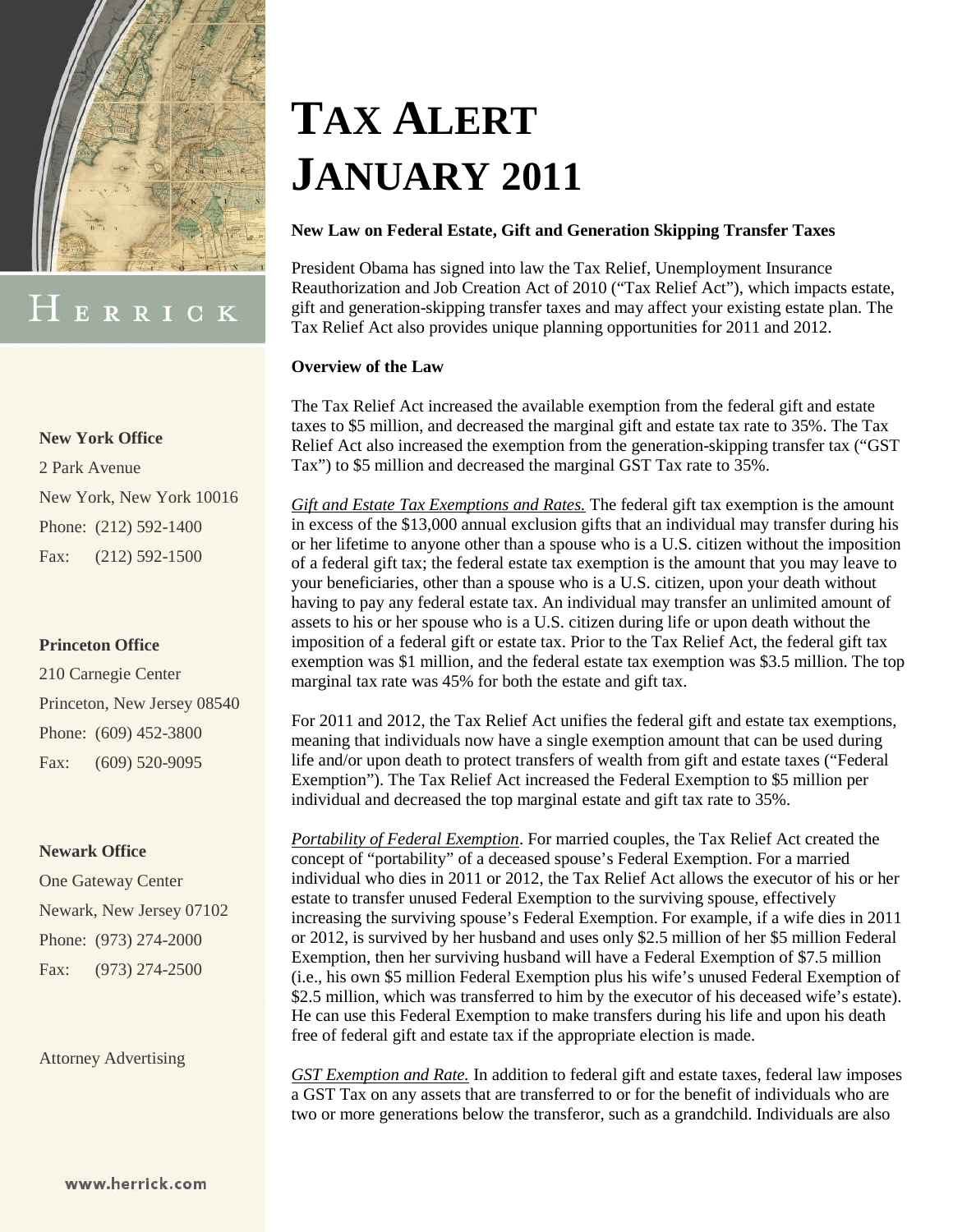

ERRICK

granted an exemption from the GST Tax ("GST Exemption"). Prior to the Tax Relief Act, the federal GST Exemption was \$3.5 million, and the top marginal tax rate was 45%.

For 2011 and 2012, the Tax Relief Act increases the federal GST Exemption to \$5 million per individual and decreases the top marginal GST Tax rate to 35%. Unlike the Federal Exemption, the executor of a deceased spouse's estate may not transfer any unused federal GST Exemption to the surviving spouse. Therefore, the GST Exemption is not portable like the Federal Exemption. Married individuals must properly plan to take advantage of each spouse's GST Exemption.

*State Laws.* Both New York and New Jersey continue to implement state estate taxes. New York currently has a state estate tax exemption of \$1 million. New Jersey currently has a state estate tax exemption of \$675,000. The marginal rate for each of the New York and New Jersey estate taxes is 16%. Due to the greater disparity between the Federal Exemption of \$5 million and the New York and New Jersey state estate tax exemptions, it is important to review your existing estate plan. If the plan maximizes the use of your Federal Exemption, there may be a state estate tax imposed upon your death that could be avoided or deferred. In contrast to the new federal law, the state estate tax exemptions are not "portable" from a deceased spouse's estate to his or her surviving spouse.

### **Planning Opportunities**

The Tax Relief Act has provided individuals with new planning opportunities by increasing the Federal Exemption to \$5 million. In addition, by not addressing certain planning techniques, such as valuation discounts and grantor retained annuity trusts ("GRATs"), which proposed prior legislation had sought to eliminate or reduce, the below planning techniques are currently allowed under the Tax Relief Act.

*Gifting.* The increased Federal Exemption and GST Exemption, combined with lower tax rates, provide tremendous new planning opportunities, particularly for individuals who had already used their \$1 million lifetime gift tax exemption. Such individuals now have an additional \$4 million of Federal Exemption, which, when coupled with the increased GST Tax Exemption, can be used to transfer substantial wealth to children and grandchildren without any gift or GST Tax. These increased exemption amounts are not permanent, however, as the Tax Relief Act is set to expire December 31, 2012.

*Discount Planning.* Senior generations often choose to hold family wealth and businesses in corporations, limited liability companies ("LLCs") or family limited partnerships ("FLPs"). When the senior generation transfers minority interests in these closely-held entities to their children or more remote generations, the value of these transfers may be discounted because of their "lack of marketability" and "minority interest" status. Congress considered imposing more stringent requirement on the valuation of LLCs and FLPs, specifically to reduce the availability of such valuation discounts upon the transfer of these entities. However, no such restrictions were included in the final version of the Tax Relief Act. As such, LLCs and FLPs remain viable entities through which to hold and transfer wealth at reduced tax values. The transfer of interests in LLCs and FLPs often occurs via transfers to intentionally defective grantor trusts ("IDGTs") or GRATs set up for the benefit of children and more remote generations.

*Transfers to IDGTs.* An IDGT is a special type of trust whereby an individual's transfers to the trust are recognized for estate and gift tax purposes but not income tax purposes. As such, the individual can transfer assets out of his or her estate without any income tax